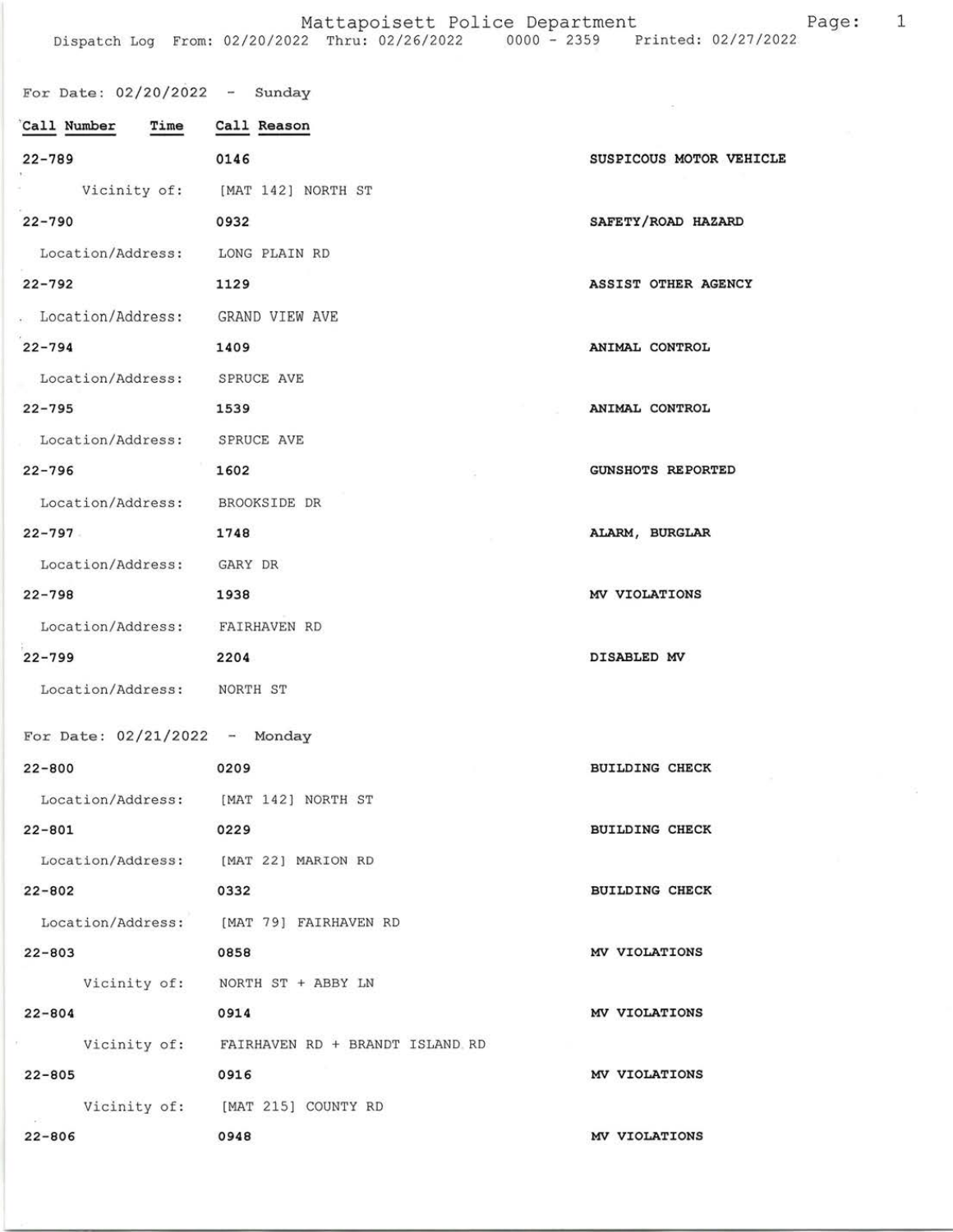$\widetilde{\mathcal{D}}$ 

|                                        | Vicinity of: [MAT 19] COUNTY RD                  |                            |
|----------------------------------------|--------------------------------------------------|----------------------------|
| $22 - 807$                             | 0956                                             | MV VIOLATIONS              |
|                                        | Vicinity of: MATTAPOISETT NECK RD + WINDWARD WAY |                            |
| $22 - 808$                             | 1314                                             | ASSIST CITIZEN             |
| Location/Address: RIVER RD             |                                                  |                            |
| $22 - 809$                             | 1332                                             | ALARM, BURGLAR             |
|                                        | Location/Address: [MAT 298] INDUSTRIAL DR        |                            |
| 22-810                                 | 1406                                             | PROPERTY FOUND             |
| Location/Address: [MAT 1] COUNTY RD    |                                                  |                            |
| $22 - 811$                             | 1542                                             | HARBORMASTER EMERGENCY     |
| Location/Address: EUCLID AVE           |                                                  |                            |
| $22 - 812$                             | 1605                                             | 911-ABANDONED-HANGUP CALLS |
| Location/Address: [MAT 1] COUNTY RD    |                                                  |                            |
| $22 - 813$<br>1634                     |                                                  | MV GENERAL                 |
| Location/Address: NEDS POINT RD        |                                                  |                            |
| $22 - 814$                             | 1729                                             | MV VIOLATIONS              |
| Location/Address: [MAT 190] NORTH ST   |                                                  |                            |
| $22 - 815$                             | 1758                                             | MV VIOLATIONS              |
| Location/Address: NORTH ST + COUNTY RD |                                                  |                            |
| $22 - 817$<br>the control of the con-  | 1821                                             | BE ON THE LOOK OUT         |
| Location/Address: [MAT 1] COUNTY RD    |                                                  |                            |
| $22 - 818$                             | 1955                                             | ALARM, BURGLAR             |
| Location/Address: [MAT 57] COUNTY RD   |                                                  |                            |
| For Date: $02/22/2022 -$ Tuesday       |                                                  |                            |
| $22 - 819$                             | 0046                                             | SUSPICOUS MOTOR VEHICLE    |
| Location/Address: [MAT 245] AUCOOT RD  |                                                  |                            |
| $22 - 820$                             | 0832                                             | MV - LOCKOUT               |
|                                        | Location/Address: [MAT 100] INDUSTRIAL DR        |                            |
| $22 - 821$                             | 1016                                             | MV VIOLATIONS              |
| Location/Address: PARK ST              |                                                  |                            |
| $22 - 822$                             | 1028                                             | ALARM MEDICAL              |
| Location/Address: NORTH ST             |                                                  |                            |
| $22 - 823$                             | 1119                                             | ASSIST CITIZEN             |
| Location/Address: [MAT 1] COUNTY RD    |                                                  |                            |
|                                        |                                                  |                            |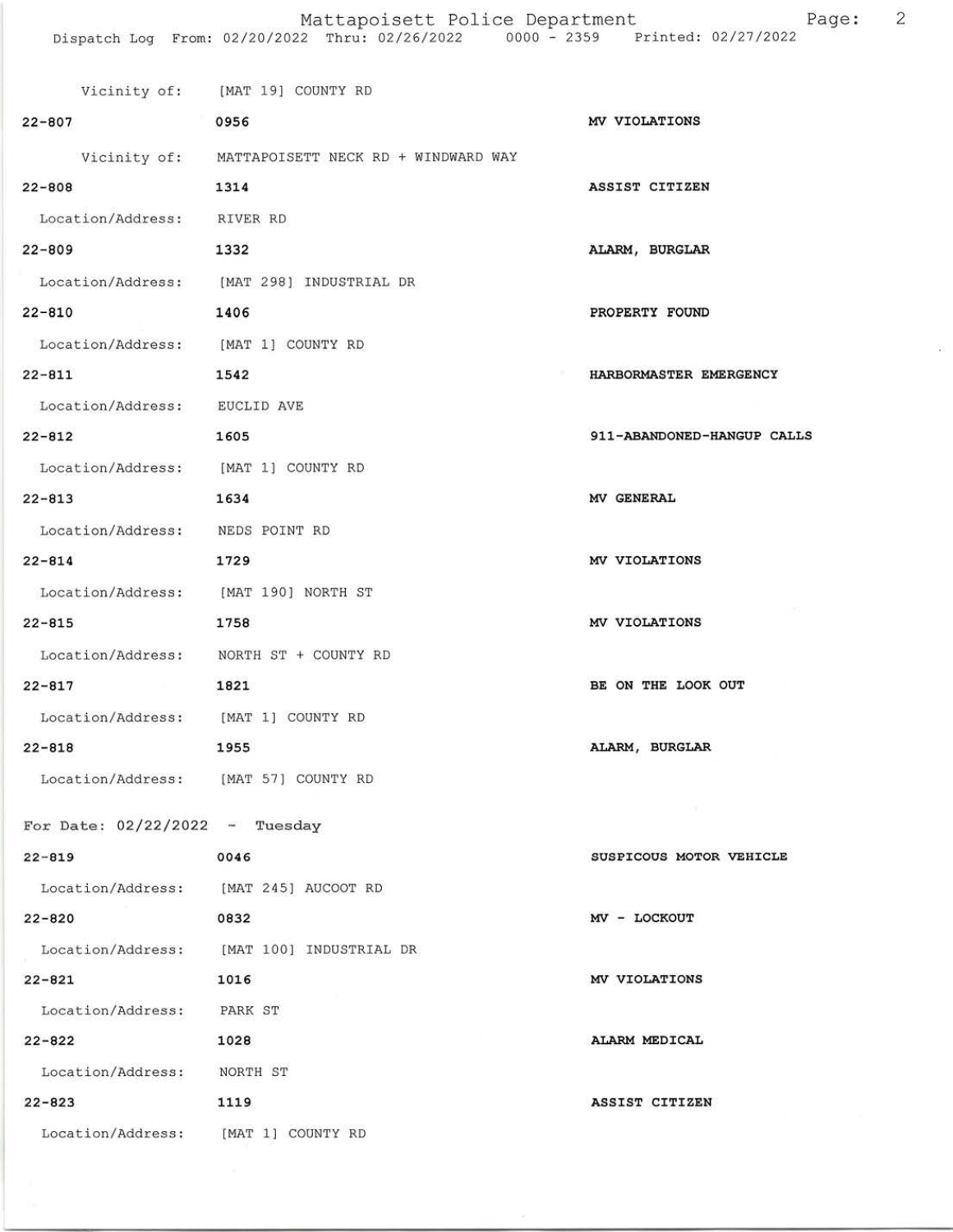Mattapoisett Police Department Page: 3 Dispatch Log From: 02/20/2022 Thru: 02/26/2022 0000 - 2359 Printed: 02/2'l /2022

| $22 - 824$                            | 1503                                             | <b>HEALTH/WELFARE</b>         |
|---------------------------------------|--------------------------------------------------|-------------------------------|
| Location/Address: UPLAND WAY          |                                                  |                               |
| $22 - 825$                            | 1545                                             | GENERAL SERVICE               |
| Location/Address: [MAT 1] COUNTY RD   |                                                  |                               |
| $22 - 826$                            | 1631                                             | MV VIOLATIONS                 |
|                                       | Location/Address: NORTH ST + COUNTY RD           |                               |
| $22 - 827$                            | 1648                                             | PROPERTY RETURNED             |
| · Location/Address: [MAT 1] COUNTY RD |                                                  |                               |
| $22 - 828$                            | 1737                                             | MV VIOLATIONS                 |
| Location/Address: [MAT 47] COUNTY RD  |                                                  |                               |
| $22 - 829$                            | 1922                                             | RADAR ASSIGNMENT              |
| Location/Address: [MAT 282] NORTH ST  |                                                  |                               |
|                                       |                                                  |                               |
| For Date: $02/23/2022 -$ Wednesday    |                                                  |                               |
| $22 - 830$                            | 0224                                             | <b>BUILDING CHECK</b>         |
|                                       | Location/Address: [MAT 79] FAIRHAVEN RD          |                               |
| $22 - 831$                            | 0746                                             | SAFETY/ROAD HAZARD            |
|                                       | Location/Address: NORTH ST + COUNTY RD           |                               |
| $22 - 832$                            | 0826                                             | FOLLOW UP INVESTIGATION       |
| Location/Address: [MAT 1] COUNTY RD   |                                                  |                               |
| $22 - 833$                            | 0912                                             | AMBULANCE REQUEST             |
|                                       | Location/Address: [MAT 195] ACUSHNET RD          |                               |
| $22 - 834$                            | 1041                                             | MV VIOLATIONS                 |
| Location/Address: NORTH ST            |                                                  |                               |
| $22 - 837$<br>1403                    |                                                  | MV CRASH                      |
|                                       | Location/Address: NORTH ST + COUNTY RD           | $\mathcal{S} = \mathcal{S}$ . |
| $22 - 838$                            | 1627                                             | MEDICAL - ASSIST              |
| Location/Address: PROSPECT RD         |                                                  |                               |
| $22 - 839$                            | 1634                                             | <b>HEALTH/WELFARE</b>         |
| Location/Address: ANGELICA AVE        |                                                  |                               |
| $22 - 840$                            | 1753                                             | MV VIOLATIONS                 |
| Location/Address: NEDS POINT RD       |                                                  |                               |
| $22 - 841$                            | 1904                                             | RADAR ASSIGNMENT              |
|                                       | Location/Address: [MAT 242] MATTAPOISETT NECK RD |                               |
| $22 - 842$                            | 2021                                             | MV VIOLATIONS                 |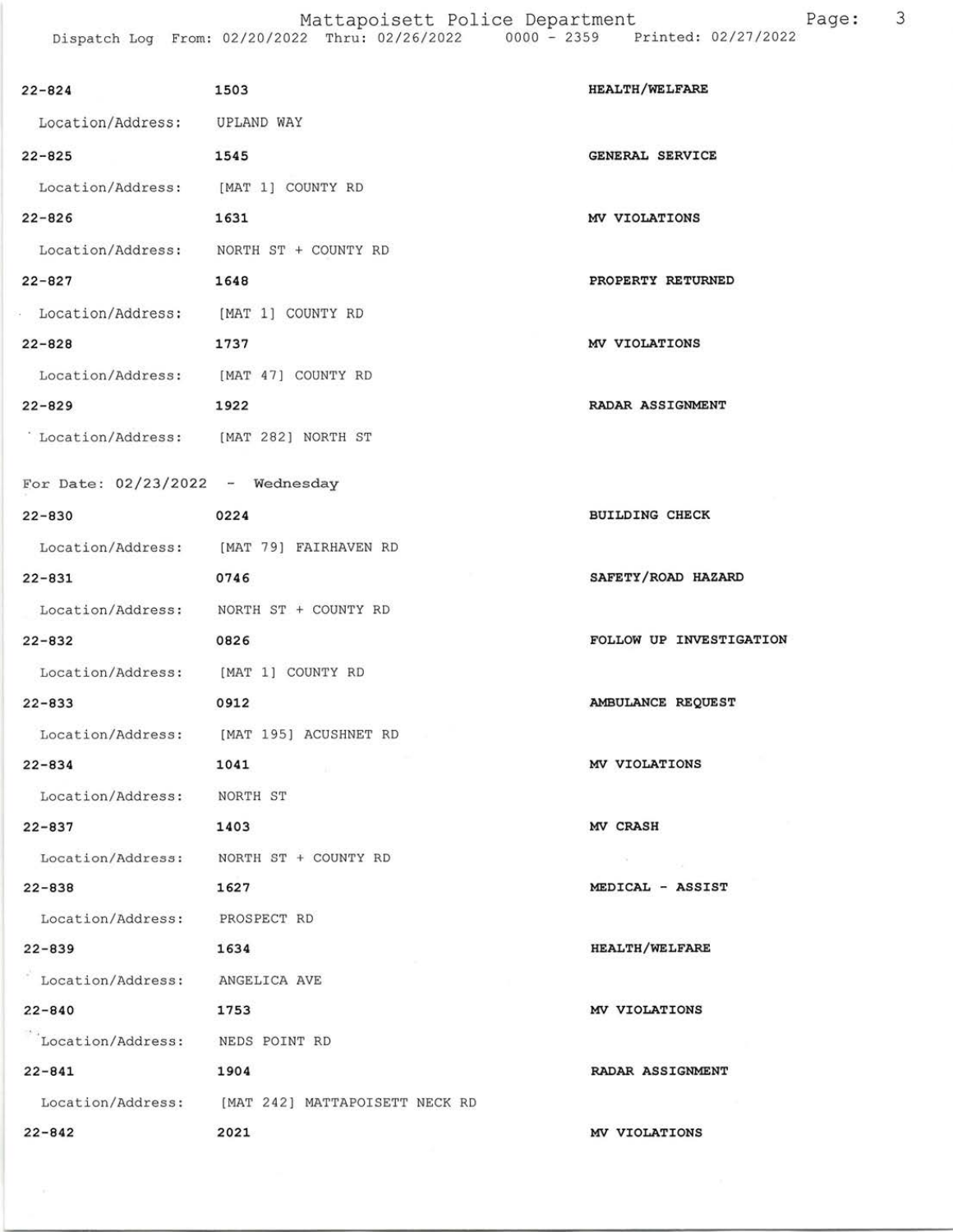## Mattapoisett Police Department Page: 4

 $\langle \hat{a} \rangle$ 

| Location/Address: NORTH ST           |                                           |                       |
|--------------------------------------|-------------------------------------------|-----------------------|
| $22 - 843$                           | 2038                                      | MV VIOLATIONS         |
| Location/Address: FAIRHAVEN RD       |                                           |                       |
| $22 - 844$                           | 2111                                      | MV VIOLATIONS         |
| Location/Address: NEDS POINT RD      |                                           |                       |
| For Date: $02/24/2022$ - Thursday    |                                           |                       |
| $22 - 845$                           | 0318                                      | <b>BUILDING CHECK</b> |
|                                      | Location/Address: [MAT 100] INDUSTRIAL DR |                       |
| $22 - 846$                           | 0400                                      | <b>BUILDING CHECK</b> |
|                                      | Location/Address: [MAT 97] FAIRHAVEN RD   |                       |
| $22 - 848$                           | 0841                                      | GENERAL SERVICE       |
| Location/Address: BROOKSIDE DR       |                                           |                       |
| $22 - 849$                           | 0846                                      | SUSPICOUS OTHER       |
| Location/Address: UNION AVE          |                                           |                       |
| $22 - 850$                           | 0940                                      | ALARM, BURGLAR        |
| Location/Address: BEAM ST            |                                           |                       |
| $22 - 851$                           | 1000                                      | MV VIOLATIONS         |
| Location/Address: [MAT 60] COUNTY RD |                                           |                       |
| $22 - 852$                           | 1131                                      | ASSIST OTHER AGENCY   |
| Location/Address: MAIN ST            |                                           |                       |
| $22 - 853$                           | 1454                                      | MV VIOLATIONS         |
| Location/Address:                    | [MAT 60] COUNTY RD                        |                       |
| $22 - 854$                           | 1528                                      | FIRE, OTHER           |
| Location/Address: BAY SHORE DR       |                                           |                       |
| $22 - 855$                           | 1701                                      | MV VIOLATIONS         |
| Location/Address: MARION RD          |                                           |                       |
| $22 - 856$                           | 1929                                      | MV VIOLATIONS         |
|                                      | Location/Address: [MAT 139] MARION RD     |                       |
| $22 - 857$                           | 1934                                      | MV VIOLATIONS         |
| Location/Address:                    | [MAT YARD] COUNTY RD                      |                       |
| $22 - 858$                           | 1951                                      | MV VIOLATIONS         |
| Location/Address: COUNTY RD          |                                           |                       |
| $22 - 859$                           | 2039                                      | <b>HEALTH/WELFARE</b> |
|                                      | Location/Address: [MAT 195] ACUSHNET RD   |                       |

策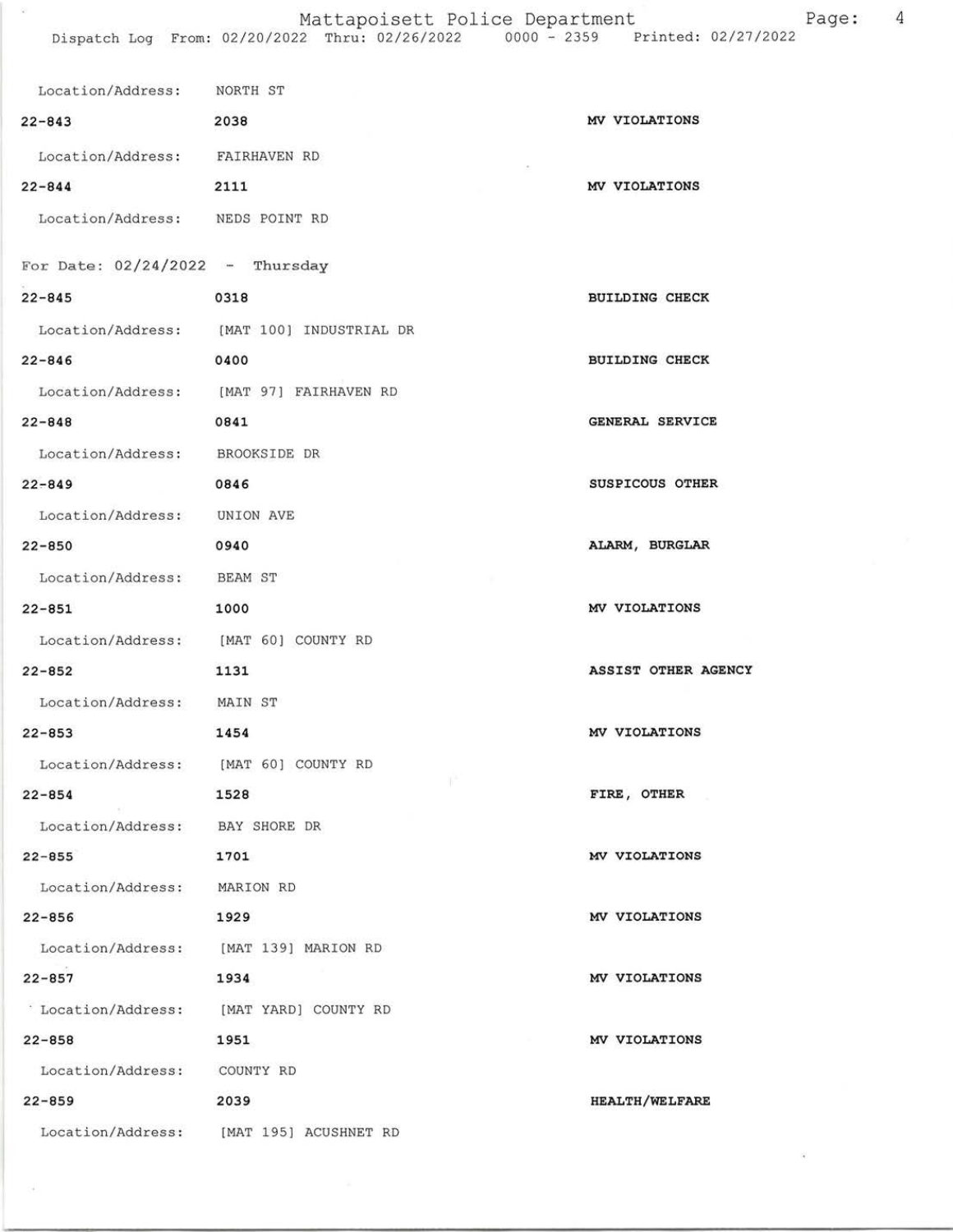| $22 - 860$                           | 2315                                            | MV VIOLATIONS                  |
|--------------------------------------|-------------------------------------------------|--------------------------------|
| Location/Address: NORTH ST           |                                                 |                                |
| For Date: $02/25/2022 -$ Friday      |                                                 |                                |
| $22 - 861$                           | 0430                                            | SAFETY/ROAD HAZARD             |
| Location/Address: [MAT 1] COUNTY RD  |                                                 |                                |
| $22 - 862$                           | 0536                                            | MV GENERAL                     |
| Location/Address: I195 WEST          |                                                 |                                |
| $22 - 863$                           | 0904                                            | NOTIFICATION                   |
| Location/Address: UPLAND WAY         |                                                 |                                |
| $22 - 864$                           | 0905                                            | MV GENERAL                     |
| Location/Address: I195 WEST          |                                                 |                                |
| $22 - 865$                           | 0941                                            | TRANSPORT GENERAL              |
| Location/Address: [NEB] PAGE ST      |                                                 |                                |
| $22 - 866$                           | 0954                                            | MV GENERAL                     |
| Location/Address: I195 WEST          |                                                 |                                |
| $22 - 867$                           | 1132                                            | GENERAL SERVICE                |
| Location/Address: [MAT 1] COUNTY RD  |                                                 |                                |
| $22 - 868$                           | 1342                                            | <b>SUSPICOUS MOTOR VEHICLE</b> |
| Location/Address: [MAT 142] NORTH ST |                                                 |                                |
| $22 - 869$                           | 1557                                            | MV VIOLATIONS                  |
|                                      | Location/Address: FAIRHAVEN RD + RESERVATION RD |                                |
| $22 - 870$                           | 1832                                            | <b>MV GENERAL</b>              |
| Location/Address: FAIRHAVEN RD       |                                                 |                                |
| $22 - 871$                           | 1913                                            | SAFETY/ROAD HAZARD             |
| Location/Address: [MAT 1] COUNTY RD  |                                                 |                                |
| For Date: $02/26/2022 -$ Saturday    |                                                 |                                |
| $22 - 873$                           | 0123                                            | SAFETY/ROAD HAZARD             |
|                                      | Location/Address: [MAT 68] FAIRHAVEN RD         |                                |
| $22 - 874$                           | 0156                                            | MV VIOLATIONS                  |
| Vicinity of: ACUSHNET RD             |                                                 |                                |
| $22 - 875$                           | 0247                                            | <b>BUILDING CHECK</b>          |
|                                      | Location/Address: [MAT 79] FAIRHAVEN RD         |                                |
| $22 - 876$                           | 0419                                            | ALARM, BURGLAR                 |